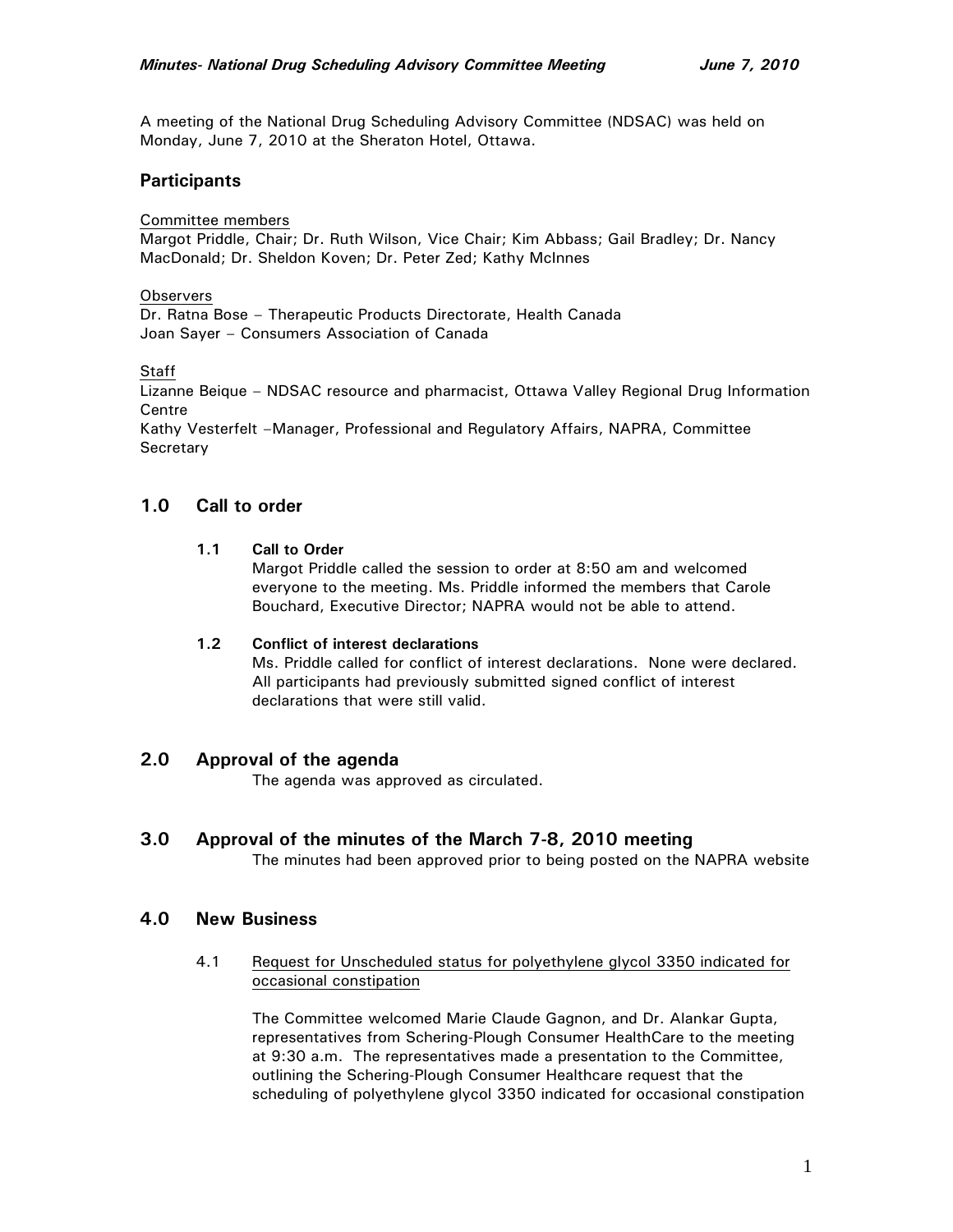be changed from Schedule III to Unscheduled status. The presentation was followed by a questions and answers session with committee members. Committee members requested the Applicant provide further data around the Periodic Safety Update Reports (PSUR), consumer usage information, any further information they could provide regarding questions they had received by consumers regarding this product and the American Guidelines Dr. Gupta had referred to in the presentation.

The Committee reviewed and discussed the information previously submitted by the Applicant and their presentation. The Committee members discussed issues related to the safety and efficacy of the product, the potential for offlabel used of the product and whether the labelling provided enough information for the consumer to make appropriate self-selection of the product.

The Chair then led the Committee through a review of the current applicability factors of this drug to all scheduling factors, and it was agreed that scheduling factor # III-3 and # III-5 were applicable.

There was agreement that a draft motion could be made pending the outcome of reviewing the requested additional information once received by the sponsor.

A draft motion was put forward:

Polyethylene glycol (PEG) 3350 single ingredient oral products indicated as a laxative to treat occasional constipation would be unscheduled subject to the requested information received from sponsor and reviewed by the NDSAC members.

- A. Interested Party Status requests Ms. Priddle informed the members that there was one written request for Interested Party Status which was denied.
- B. Comments received from alternate method of consultation -The Committee members were informed that written comments were received from one company expressing their support for the Applicant's scheduling request.

# **5.0 Updates**

**5.1 Natural Health Products update** - Ms. Vesterfelt provided the Committee with a verbal update of a proposed Natural Health Product Regulation regarding Unprocessed Licence Applications published in Canada Gazette Part I, May 8<sup>th</sup>, 2010 with a 30 day comment period. This regulatory proposal would provide a temporary instrument to permit natural health products (NHP) for which a product licence application has been filed with Health Canada but a decision to issue or refuse a licence has not been made, to be sold on the market, with an exemption to the prohibition on sale in the *Natural Health Products Regulations* (NHPR)*.* NAPRA provided a written response to the proposed regulation.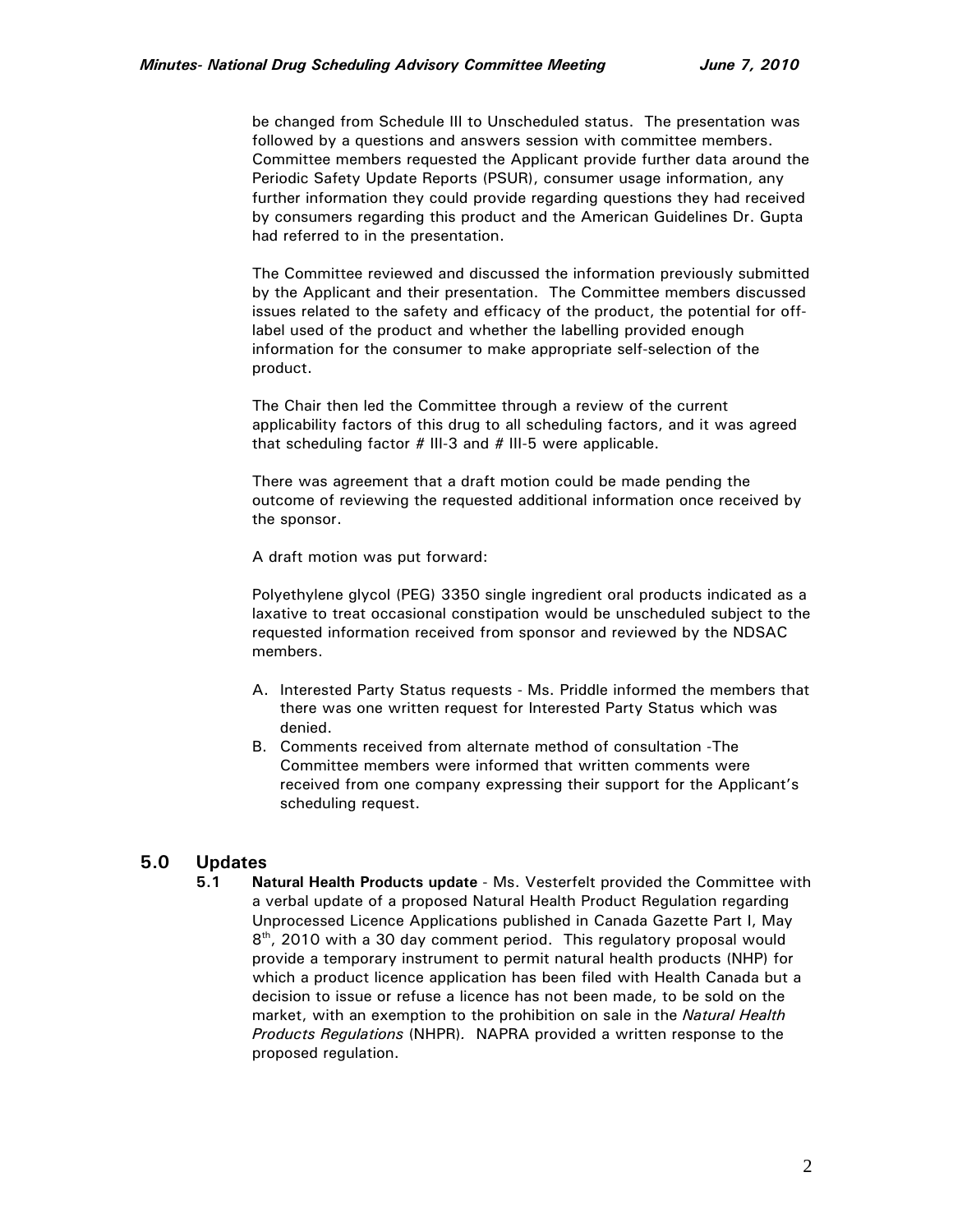**5.2 Products listed as "ethical" by Health Canada -** Ms. Vesterfelt provided the Committee with an update on the ongoing work NAPRA has been doing following the motion put forward at the December 2009 NDSAC meeting; "to examine the feasibility of developing a policy whereby all drugs identified as "ethical" by Health Canada, would automatically be listed under Schedule II of the NDS". The Committee learned there were over 1000 products listed by Health Canada as ethical, and there have been some roadblocks identified to doing any meaningful analysis. In addition to the large number of products, there is a wide range of products; each product may have multiple medicinal ingredients, and products with a broad range of dosage forms and routes of administration that would not routinely be sold from a community pharmacy. Health Canada has also conducted a review of "ethical" products to evaluate whether they are appropriately listed as such and there may be some changes to the status of some products as a result of their review. NAPRA is communicating closely with Health Canada on this issue.

An update of the work that has been done to date will be shared with the Executive Committee for further review and discussion.

#### **6.0 Other administrative issues**

It was brought forward by Committee members, that significant work had been done on guidelines for submissions over the last 5 years but this project had not moved forward in some time. The members expressed some concern that this work had not progressed. Ms. Vesterfelt indicated she would review the file and background information and provide feedback on this issue at the next meeting. Similarly, work on developing a reference chart of scheduling structure in other jurisdictions has not been completed.

It was suggested that asking the Applicant to bring in product samples during the presentation would be helpful for Committee members to have a more visual image of how information is presented on the product container.

R. Wilson suggested that the NDSAC meeting agenda be posted on the secure website for NDSAC members using hyperlinks to accompanying documents. Ms. Vesterfelt informed the members she would look at the feasibility of doing this.

There was discussion of preference to which day the Committee members preferred to meet if the meeting would take place on one day only. The preference indicated by the group was to hold a one day meeting on Sunday. Ms. Vesterfelt indicated that whenever possible that would be how such meetings would be scheduled.